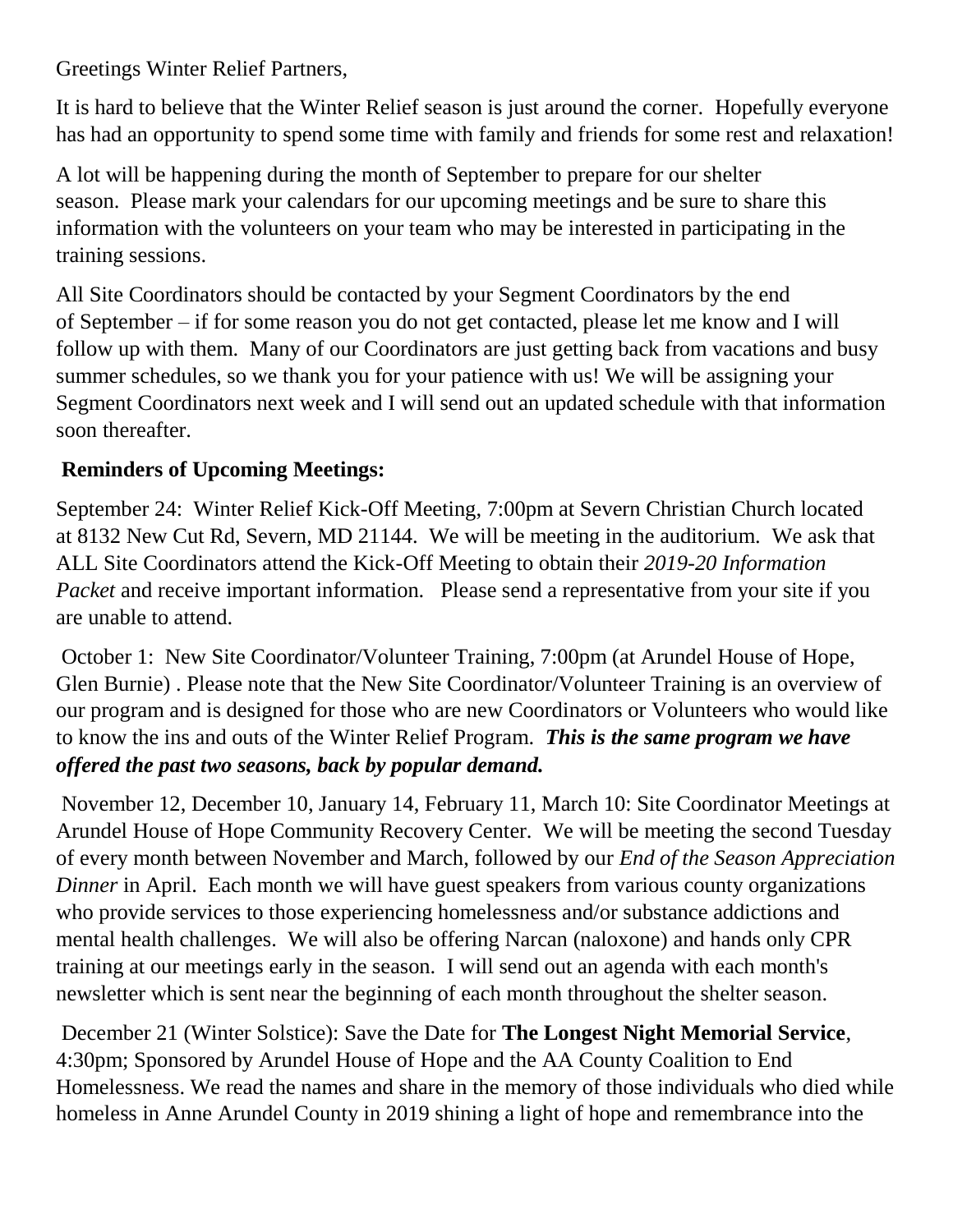longest night of the year. We request hosting sites make provisions to transport our guests to this service in memory of their friends.

March 28, 9:30am-3:00pm: 12th Annual Homeless Resource Day at Annapolis High School. Please note this has been moved from October to March this year.

Homeless Resource Day is an annual county event to help those without permanent housing access the numerous services they need to become more self-sufficient and seek permanent housing. Service that might take a homeless individual months or longer to obtain are provided for free in one location (i.e. birth certificate, SS care, state ID and other official documents necessary to apply for housing assistance or sign a rental agreement). There will be opportunities for volunteers to guide a homeless guest through the services during the Resource Event - information will be shared as it becomes available.

## **Who are we?**

There are many services available to our Winter Relief guests at Arundel House of Hope – Winter Relief is one of **many** programs offered by AHOH to the underprivileged throughout our community. I have attached our 2019-2020 **Covenant Agreement** and letter to congregations. We ask that your site prayerfully consider the difference this agreement can make in the lives of our homeless community. The Covenant Agreement has gone out to your pastor or rabbi - please follow up with them to make sure it was received.

Here is a brief synopsis of what we offer:

- Our Day & Resource Center provides daytime shelter, hospitality services, sanitary services, and professional services.
- Our Community Recovery Center provides the opportunity for clients to participate in recovery and enrichment programs, as well as obtaining access to computers and laundry facilities.
- Our Medical Clinic provides assistance with hardship paperwork, finding medical insurance, and limited prescription assistance
- Our housing programs provides transitional and permanent housing to homeless and disabled individuals through our Safe Haven and Wish House Programs, and our Patriot House Program which assists homeless Veterans as they transition back to independent living. Our Bailey Family Ministry Program provides a transitional housing program for families that give adults and children the skills needed for self-sufficiency that can be used and passed on to future generations.
- Case Managers are provided as a service to our clients in all of our programs.

Please send agreements back to our Executive Director, Mario Berninzoni via mail, email or fax (addresses and numbers included in the Covenant Agreement).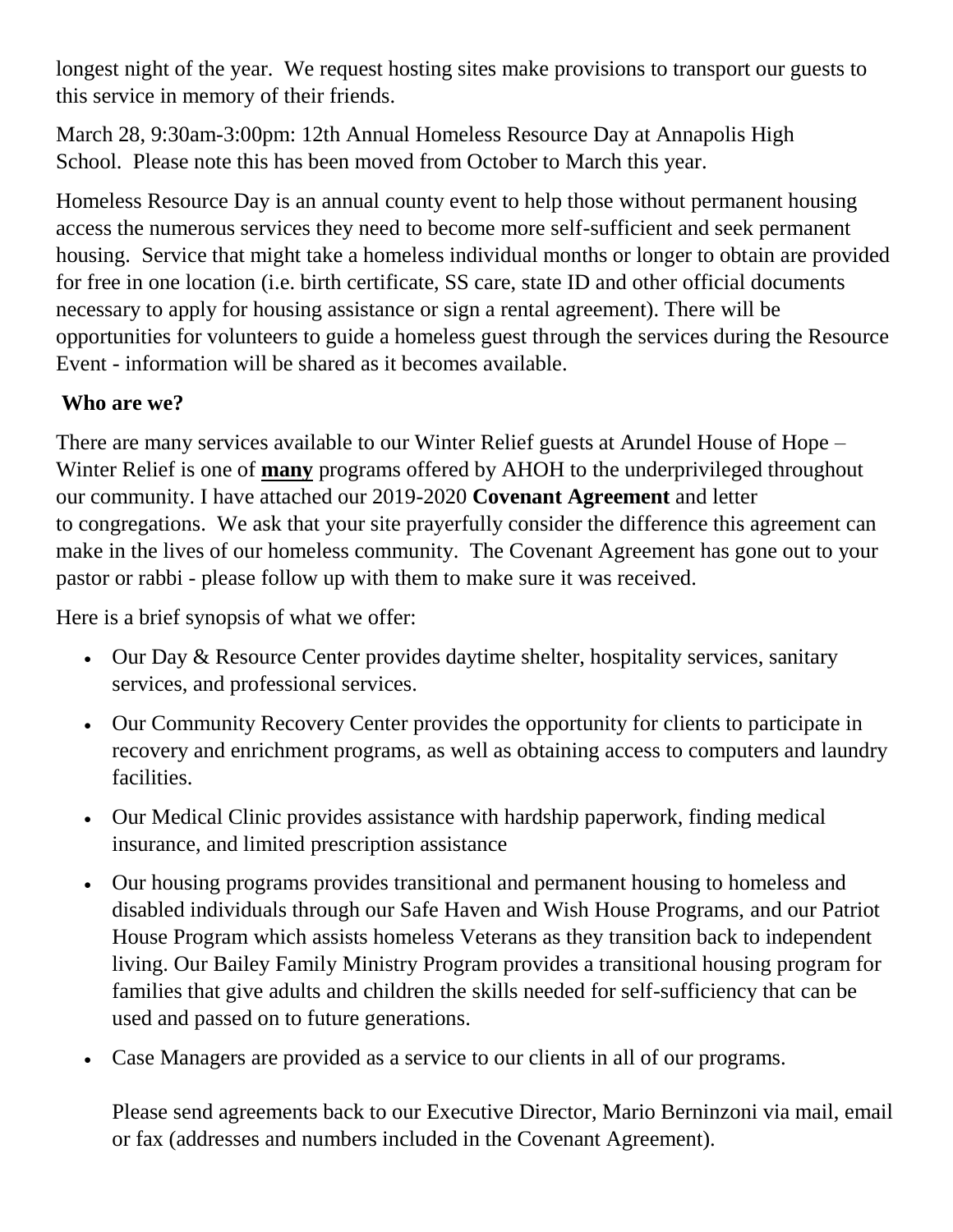## **Needs:**

We have a few needs that we are placing on our wish list for Winter Relief – all of these donations are greatly appreciated!

- Men's underwear BOXERS please!
- Zippered pillow covers
- Blue Jeans, T-shirts, and hoodies
- Travel-size deodorant
- Disposable razors
- Warm twin size blankets

## **2019-20 Schedule:**

We are in need of a hosting site in Annapolis (Site 3) between **December 16 - 23** and a hosting site in Glen Burnie (Site 2 - all male site) between **March 2 -9**. Please let me know if you can accommodate this spot or if you know of any potential sites that I can contact. The latest draft of the schedule is attached to this email. We will open our season on October 14th for Sites 1 and 2 in Glen Burnie; and November 4th for Site 3 in Annapolis and run through the end of March.

We are also in need of additional transportation assistance. If you know of any faith organization that has access to a bus that may be willing to assist with transportation, please forward that information to me so that I can contact them.

Our shower trailer is still up and running! It worked well last season to shut it down and winterize when the temperature was forecast to drop below freezing. If you know of anyone interested in being a member of a team of individuals who can help sites set up the trailer and be on call during the week in the event it needs to be winterized, please let me know! Our goal is to have enough team members that each member would only be on duty once a month.

Please look at the attached schedule and confirm all information. If you need to use a Middle School facility, please let me know which county Middle School you would like to use and I will request usage. Showers at schools are always scheduled for Tuesday and Thursday evenings. I arrange for showers through our county liaison, but sites MUST call the school a week in advance to confirm that they are ready for you and that you have the contact information for the custodial staff who will be letting you into the building. If you have any issues when you call the school, just let me know and I will talk with our liaison who will take care of us! If you are requesting the shower trailer, I will need to know which Middle School to arrange as a backup.